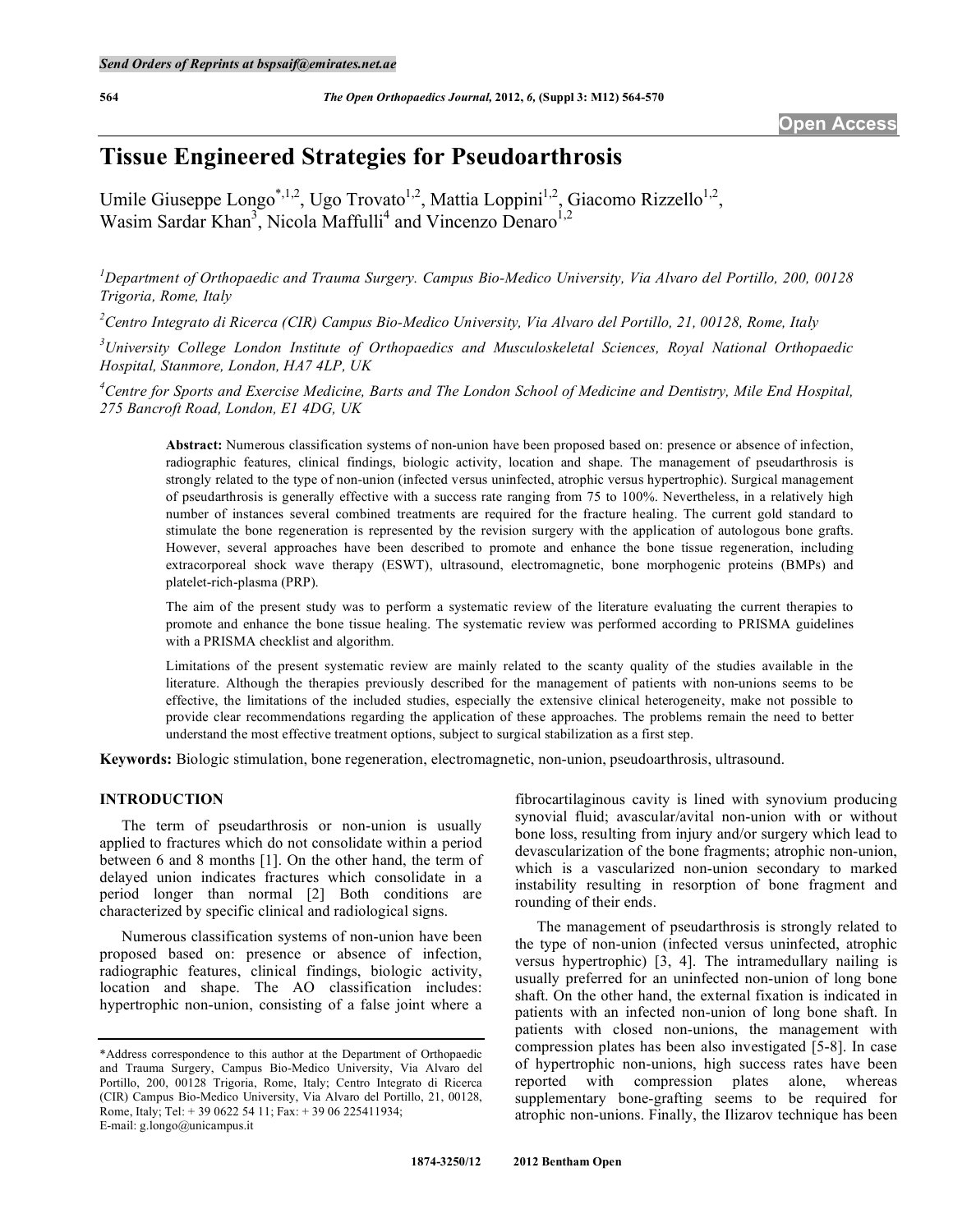used for the management of angulated malunions and failures of union associated with malalignment.

 Surgical management of pseudarthrosis is generally effective with a success rate ranging from 75 to 100% [9- 15]. Nevertheless, in a relatively high number of instances several combined treatments are required for the fracture healing. The current gold standard to stimulate the bone regeneration is represented by the revision surgery with the application of autologous bone grafts, usually from the iliac crest, with or without replacement of the fracture fixation 0 [16]. However, several approaches have been described to promote and enhance the bone tissue regeneration, including extracorporeal shock wave therapy (ESWT), ultrasound, electromagnetic, bone morphogenic proteins (BMPs) and platelet-rich-plasma (PRP).

 The aim of the present study was to perform a systematic review of the literature evaluating the current therapies to promote and enhance the bone tissue healing. The feasibility and the effectiveness of these were also assessed.

# **MATERIALS AND METHODS**

# **Electronic Literature Search**

 The systematic review was performed according to PRISMA (Preferred Reporting Items for Systematic Reviews and Meta-analyses) guidelines with a PRISMA checklist and algorithm [17, 18], and already validated in our setting [19- 36]. Three independent reviewers (UGL, UT, and ML) separately conducted the search. All journals were considered, and all relevant articles were analyzed. Only articles published in a peer-reviewed journal were included. All articles were initially screened for relevance by title and abstract, excluding articles without an abstract, and obtaining full-text article if the abstract did not allow the authors to assess the defined inclusion and exclusion criteria. The three authors (UGL, UT, and ML) reviewed the abstract of each publication, than performed a close reading of all papers and extracted data, to minimize selection bias and errors. A cross reference research of the selected articles was also performed to obtain other relevant articles for the study.

 The search was performed on 1st April 2012. The following databases were screened: Medline, Google Scholar, EMBASE and Ovid. All articles reporting outcomes on tissue engineered strategies, performed singularly or in combination with other surgical procedures, for the management of non-unions have been included. Given the linguistic capabilities of the authors, articles in English, French, Spanish, German or Italian were included. According to the Oxford centre of EBM, level I, II, III, IV articles were found in the literature and included in our study. Literature reviews, case reports, studies on animals, cadavers or *in vitro*, biomechanical reports, tumoral studies, technical notes, letters to editors and instructional course were excluded.

 Finally, to avoid bias, the selected articles, the relative list of references and the articles excluded from the study were reviewed, assessed and discussed by all the authors and if there was disagreement among authors regarding inclusion and exclusion criteria the senior authors (NM and VD) made the final decision.

 The inclusion and exclusion criteria for study analysis, the check-list and the search algorithm according to PRISMA guidelines are respectively given in Tables **1** and **2** and Fig. (**1**).

# **RESULTS**

 The literature search and cross-referencing resulted in a total of 3422 references of which 2100 were rejected due to off topic abstract and/or failure to respect inclusion criteria (Fig. **1**).

 After reading the remaining full text articles, another 1270 were excluded because of insufficient details and uncertain diagnosis and outcomes measures. The remaining 52 articles, describing a total of 1411 non-union in 1410 patients, were included in the study.

### **Extracorporeal Shock Wave Therapy**

 Three of the included studies investigated ESWT [37- 39], including 325 patients (230 males and 95 females) with an average age of 41.7 years at the time of treatment. Patients were evaluated at an average follow-up of 12 months. ESWT was effective in 249 of 325 (77%) patients. On the other hands, there was a failure in 59 (18%) patients and unknown result in 17 (5%). In the included studies, no major adverse side effects were recorded in association with the ESWT or the subsequent period of immobilization.

# **Ultrasound**

 Four studies evaluating the ultrasound therapy were taken into account [40-43]. The total number of patients undergoing ultrasound was 104 (71 males and 33 females) with an average age of 38.48 years at the time of treatment. This approach resulted effective in 70 (67%) patients. There was a failure in 3 (3%) patients and unknown result in 17 (16%). No treatment-related complications were reported in these studies.

# **Electromagnetic**

 Ten studies investigating electromagnetic were taken into account, including 329 patients [44-53] (172 males, 67 females and 90 with unknown gender) with an average age of 36.93 years at the time of treatment, ranging from 32 to 46 years. Patients were assessed at an average follow-up of 9.8 months (ranged from 12 weeks to 120 months). In five studies, including 178 patients, the management consisted in a combination of surgery and electromagnetic. This approach resulted successful in 134 (77%) patients and uneffective in 44 (23%). In the remaining five studies, a comparison between electromagnetic alone and electromagnetic associated with surgery has been performed. The association of these treatments resulted in better results than electromagnetic approach alone (success rate 75% - 57 of 76 patients - versus 43% - 32 of 75 patients - and failure rate 25% - 19 of 76 patients - versus 57% - 43 of 75 patients).

# **Bone Morphogenic Proteins**

 Ten studies investigated BMPs [10, 54-61], including 630 patients (369 males, 178 females, and 83 with unknown gender) with an average age of 50.06 years at the time of treatment, ranging from 35.3 to 56.6 years. Patients were assessed at an average follow-up of 18.45 months (ranged from 12 to 29.2 months).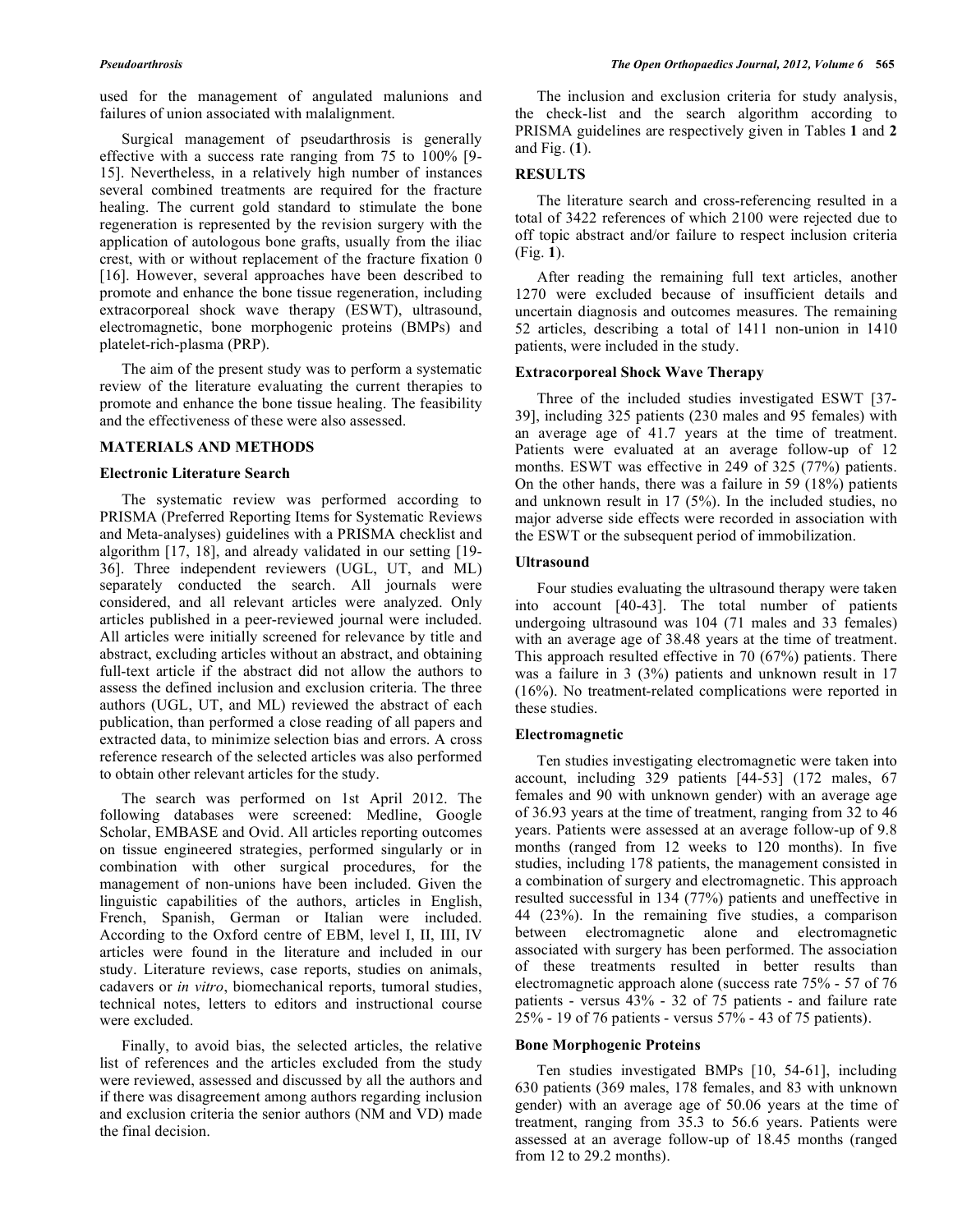# **Table 1. PRISMA Check List**

| <b>Section/Topic</b>                  | #              | <b>Checklist Item</b>                                                                                                                                                                                                                                                                                             | <b>Reported</b><br>on Page # |  |
|---------------------------------------|----------------|-------------------------------------------------------------------------------------------------------------------------------------------------------------------------------------------------------------------------------------------------------------------------------------------------------------------|------------------------------|--|
| <b>TITLE</b>                          |                |                                                                                                                                                                                                                                                                                                                   |                              |  |
| Title                                 | 1              | Identify the report as a systematic review, meta-analysis, or both.                                                                                                                                                                                                                                               |                              |  |
| <b>ABSTRACT</b>                       |                |                                                                                                                                                                                                                                                                                                                   |                              |  |
| Structured summary                    | $\overline{2}$ | Provide a structured summary including, as applicable: background; objectives; data sources; study eligibility<br>criteria, participants, and interventions; study appraisal and synthesis methods; results; limitations;<br>conclusions and implications of key findings; systematic review registration number. |                              |  |
| <b>INTRODUCTION</b>                   |                |                                                                                                                                                                                                                                                                                                                   |                              |  |
| Rationale                             | 3              | Describe the rationale for the review in the context of what is already known.                                                                                                                                                                                                                                    |                              |  |
| Objectives                            | $\overline{4}$ | Provide an explicit statement of questions being addressed with reference to participants, interventions,<br>comparisons, outcomes, and study design.                                                                                                                                                             |                              |  |
| <b>METHODS</b>                        |                |                                                                                                                                                                                                                                                                                                                   |                              |  |
| Protocol and<br>registration          | 5              | Indicate if a review protocol exists, if and where it can be accessed (e.g., Web address), and, if available,<br>provide registration information including registration number.                                                                                                                                  |                              |  |
| Eligibility criteria                  | 6              | Specify study characteristics (e.g., PICOS, length of follow-up) and report characteristics (e.g., years<br>considered, language, publication status) used as criteria for eligibility, giving rationale.                                                                                                         |                              |  |
| Information sources                   | $\overline{7}$ | Describe all information sources (e.g., databases with dates of coverage, contact with study authors to identify<br>additional studies) in the search and date last searched.                                                                                                                                     |                              |  |
| Search                                | 8              | Present full electronic search strategy for at least one database, including any limits used, such that it could be<br>repeated.                                                                                                                                                                                  |                              |  |
| Study selection                       | 9              | State the process for selecting studies (i.e., screening, eligibility, included in systematic review, and, if<br>applicable, included in the meta-analysis).                                                                                                                                                      |                              |  |
| Data collection<br>process            | 10             | Describe method of data extraction from reports (e.g., piloted forms, independently, in duplicate) and any<br>processes for obtaining and confirming data from investigators.                                                                                                                                     |                              |  |
| Data items                            | 11             | List and define all variables for which data were sought (e.g., PICOS, funding sources) and any assumptions<br>and simplifications made.                                                                                                                                                                          |                              |  |
| Risk of bias in<br>individual studies | 12             | Describe methods used for assessing risk of bias of individual studies (including specification of whether this<br>was done at the study or outcome level), and how this information is to be used in any data synthesis.                                                                                         |                              |  |
| Summary measures                      | 13             | State the principal summary measures (e.g., risk ratio, difference in means).                                                                                                                                                                                                                                     |                              |  |
| Synthesis of results                  | 14             | Describe the methods of handling data and combining results of studies, if done, including measures of<br>consistency (e.g., $I^2$ ) for each meta-analysis.                                                                                                                                                      |                              |  |
| Risk of bias across<br>studies        | 15             | Specify any assessment of risk of bias that may affect the cumulative evidence (e.g., publication bias,<br>selective reporting within studies).                                                                                                                                                                   |                              |  |
| Additional analyses                   | 16             | Describe methods of additional analyses (e.g., sensitivity or subgroup analyses, meta-regression), if done,<br>indicating which were pre-specified.                                                                                                                                                               |                              |  |
| <b>RESULTS</b>                        |                |                                                                                                                                                                                                                                                                                                                   |                              |  |
| Study selection                       | 17             | Give numbers of studies screened, assessed for eligibility, and included in the review, with reasons for<br>exclusions at each stage, ideally with a flow diagram.                                                                                                                                                |                              |  |
| Study characteristics                 | 18             | For each study, present characteristics for which data were extracted (e.g., study size, PICOS, follow-up<br>period) and provide the citations.                                                                                                                                                                   |                              |  |
| Risk of bias within<br>studies        | 19             | Present data on risk of bias of each study and, if available, any outcome level assessment (see item 12).                                                                                                                                                                                                         |                              |  |
| Results of individual<br>studies      | 20             | For all outcomes considered (benefits or harms), present, for each study: (a) simple summary data for each<br>intervention group (b) effect estimates and confidence intervals, ideally with a forest plot.                                                                                                       |                              |  |
| Synthesis of results                  | 21             | Present results of each meta-analysis done, including confidence intervals and measures of consistency.                                                                                                                                                                                                           |                              |  |
| Risk of bias across<br>studies        | 22             | Present results of any assessment of risk of bias across studies (see Item 15).                                                                                                                                                                                                                                   |                              |  |
| Additional analysis                   | 23             | Give results of additional analyses, if done (e.g., sensitivity or subgroup analyses, meta-regression [see Item<br>$16$ ]).                                                                                                                                                                                       |                              |  |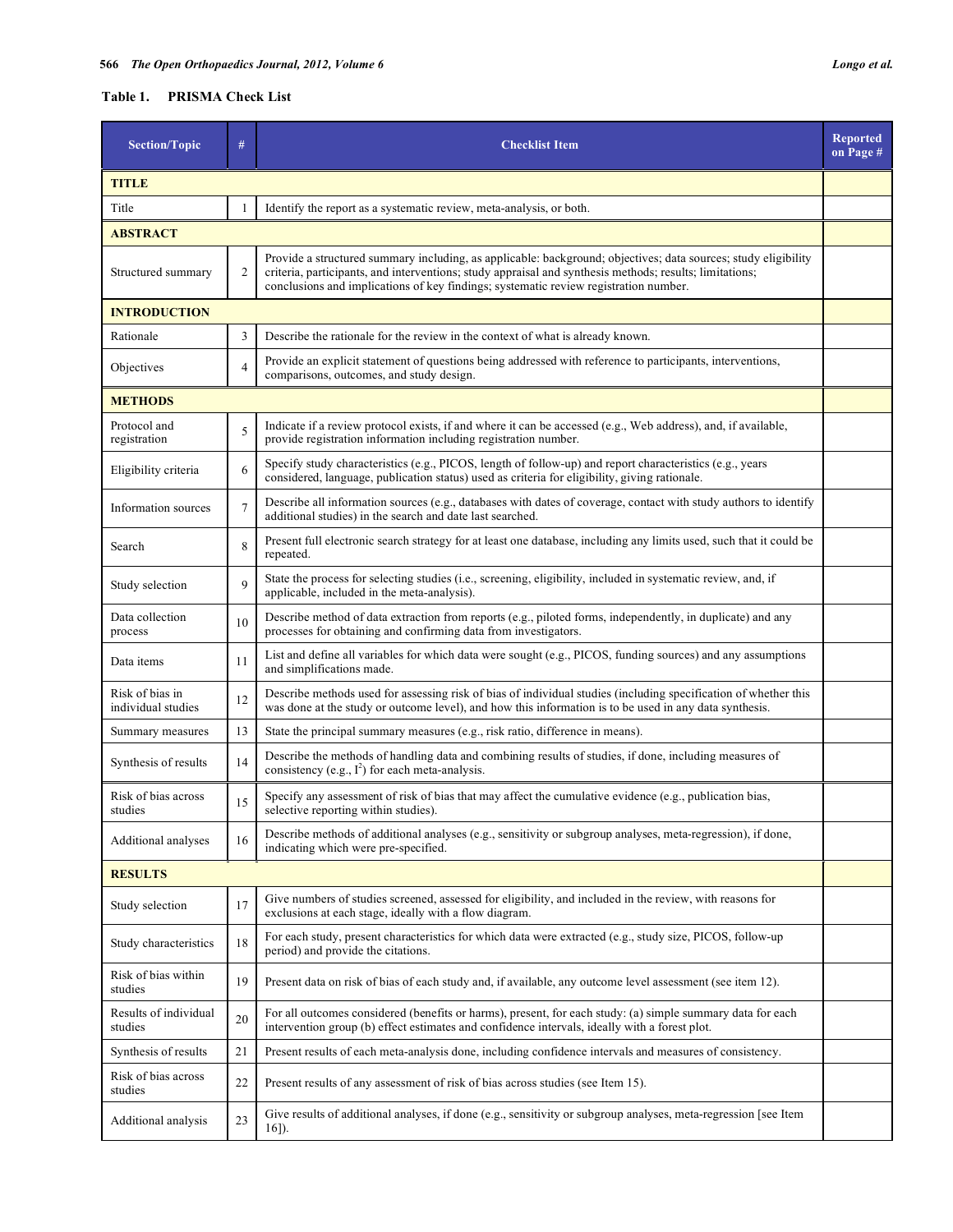# **(Table 1) contd…..**

| <b>Section/Topic</b>   | #  | <b>Checklist Item</b>                                                                                                                                                                   | <b>Reported</b><br>on Page # |  |
|------------------------|----|-----------------------------------------------------------------------------------------------------------------------------------------------------------------------------------------|------------------------------|--|
| <b>DISCUSSION</b>      |    |                                                                                                                                                                                         |                              |  |
| Summary of<br>evidence | 24 | Summarize the main findings including the strength of evidence for each main outcome; consider their<br>relevance to key groups (e.g., healthcare providers, users, and policy makers). |                              |  |
| Limitations            | 25 | Discuss limitations at study and outcome level (e.g., risk of bias), and at review-level (e.g., incomplete<br>retrieval of identified research, reporting bias).                        |                              |  |
| Conclusions            | 26 | Provide a general interpretation of the results in the context of other evidence, and implications for future<br>research.                                                              |                              |  |
| <b>FUNDING</b>         |    |                                                                                                                                                                                         |                              |  |
| Funding                | 27 | Describe sources of funding for the systematic review and other support $(e.g., supply of data)$ ; role of funders<br>for the systematic review.                                        |                              |  |

# **Table 2. Inclusion and Exclusion Criteria**

| <b>INCLUSION CRITERIA</b>     |                                                                                                                                                                                                 |
|-------------------------------|-------------------------------------------------------------------------------------------------------------------------------------------------------------------------------------------------|
| <b>DATABASES</b>              | Medline, Google Scholar,<br>EMBASE, Ovid                                                                                                                                                        |
| <b>SOURCH DATE/PUBDATE</b>    | 1st April 2012/1982-2011                                                                                                                                                                        |
| <b>ARTICLE'S LENGUAGE</b>     | English, French, Spanish,<br>German, Italian                                                                                                                                                    |
| <b>LEVEL OF EVIDENCE</b>      | Oxford centre of EBM, level I,<br>II, III, IV                                                                                                                                                   |
| <b>DIAGNOSIS</b>              | Non-unions results of fractures                                                                                                                                                                 |
| <b>LESION ASSESSMENT</b>      | Imaging: MRI, TC<br>Surgical: Open                                                                                                                                                              |
| <b>TYPE OF SURGERY</b>        | stabilization of the fracture,<br>debridement and application of<br>tissue engineered                                                                                                           |
| <b>OUTCOMES ASSESSMENT</b>    | Clinical: Clinical examination<br>Imaging: MRI, TC evaluation                                                                                                                                   |
| <b>MINIMUM FOLLOW-UP TIME</b> | 6 months                                                                                                                                                                                        |
| <b>EXCLUSION CRITERIA</b>     | Literature reviews, case reports,<br>studies on animals, cadavers or<br>in vitro, biomechanical reports,<br>tumoral studies, technical notes,<br>letters to editors and<br>instructional course |
| <b>TYPE OF STUDY</b>          | All articles reporting outcomes<br>on tissue engineered strategies,<br>performed singularly or in<br>combination with other surgical<br>procedures, for the management<br>of non-unions.        |
| <b>OUTCOMES MESURES</b>       | no information on diagnosis,<br>follow up, imaging of the non-<br>unions, clinical examination,<br>clinical post operative<br>outcomes, statistical analysis of<br>the relative outcomes.       |

 In five studies assessing the use of BMPs alone for the management of nonunion, the success rate was 88% - 259 of 294 patients - and failure rate was 12% - 35 of 294 patients. Three studies performed a comparison between BMPs alone and BMPs associated with autologus bone graft. The BMPs alone resulted in better results than the association of these

treatments (success rate 87% - 71 of 82 patients - versus 58% - 63 of 108 patients - and failure rate 13% - 11 of 82 patients - versus 10% - 11 of 108 patients). Two studies performed a comparison between BMPs alone and BMPs associated with PRP. The BMPs alone resulted in better results than the association of these treatments (success rate 96% - 73 of 76 patients - versus 67% - 49 of 73 patients and failure rate 12% - 9 of 76 patients - versus 33% - 24 of 73 patients).

# **Platelet-Rich-Plasma**

 Three studies evaluated the use of PRP for the management of non-union [56, 57, 62], including 95 patients (38 males, 34 females and 23 with unknown gender) with an average age of 39 years at the time of treatment. Patients were assessed at an average follow-up of 13 months. One study investigated the use of PRP alone in 22 patients, reporting a success rate of 91% (20 of 22 patients) and a failure rate of 9% (2 of 22 patients). On the other hand, two studies showed that the use of PRP with BMPs provide worse outcomes than BMPs alone.

# **DISCUSSION**

 The current gold standard management of non-unions consists of revision surgery with the application of autologus bone grafts with or without replacement of the fracture fixation. However, in the last decades, several approaches have been described to promote the bone tissue regeneration, including extracorporeal shock wave therapy (ESWT), ultrasound, electromagnetic, bone morphogenic proteins (BMPs) and platelet-rich-plasma (PRP).

 The BMPs are members of the transforming growth factor-beta (TGF-b) superfamily with a great osteoinductive potential. They induce a sequential cascade of events for chondro-osteogenesis during the bone formation and fracture healing process, including chemotaxis [63], proliferation of mesenchymal and osteoprogenitor cells [1], and their differentiation into a chondrogenic or osteogenic lineage [64, 65]. Currently, two of the 16 different BMP-homologous human molecules28 have been used in several clinical trials and are commercially available [66, 67]. RhBMP-7 or OP-1 received FDA approval for use in patients with recalcitrant long bone non-unions where autograft is unfeasible and alternative treatments have failed. The rhBMP-2 has been approved for the acute treatment of open tibial fractures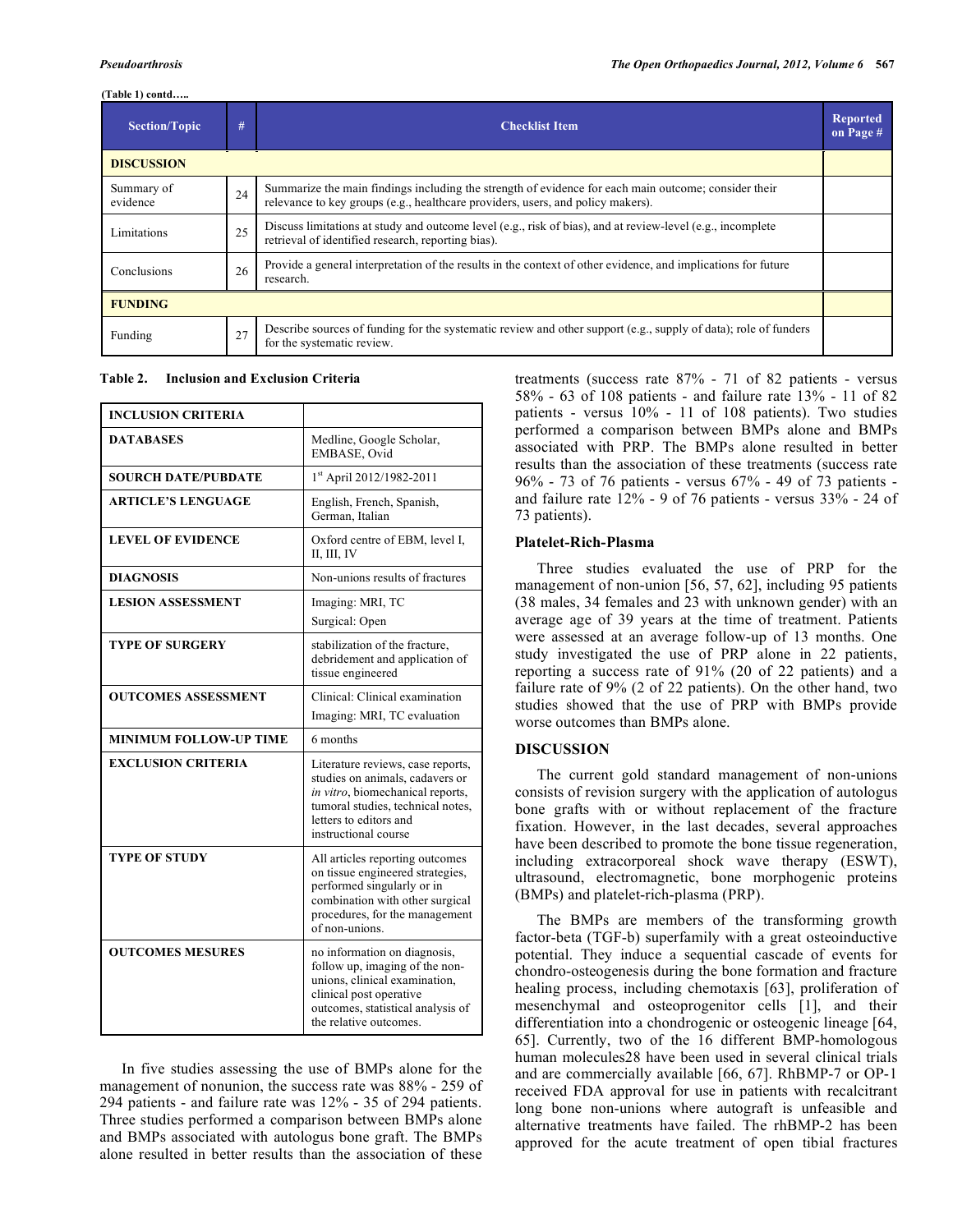

**Fig. (1).** PRISMA Flow diagram of the literature search.

associated with the intramedullary nail [68]. The results of the included studies confirm the efficacy of BMP-7 for the management of nonunion reporting a success rate around 88%. Moreover, the effectiveness of the BMPs alone is greater than those of a combination of BMPs and PRP or BMPs and autologus bone graft. The BMP application can be associated with side effects, such as local erythema and swelling, heterotopic ossification and immune reactions. The use of BMP-7 is contraindicated in children and patients who are pregnant or have autoimmune deficiencies, or patients underwent immunosuppressive therapies.

 The PRP application is related to the important role played by platelets in fracture healing. Indeed, the alpha granules of platelets, releasing several growth factors in the fracture rim, such as platelet-derived growth factor (PDGF), transforming growth factor beta (TGF-b), fibroblast growth factor (FGF-b), and vascular endothelial growth factor (VEGF) stimulate polymorphonuclear leukocytes, lymphocytes, monocytes, and macrophages [69]. TGF-b and PDGF molecules show *in vivo* osteoinductive capacity [70, 71]. Moreover, VEGF enhances bone formation and bone healing by improving angiogenesis [72], and appears to be an appropriate tool to induce bone healing in atrophic nonunions [73]. Among the three included studies evaluating the effectiveness of PRP, two assessed the combination of PRP with BMPs compared with the use of BMPs alone [3, 57].

Their findings suggest that the rhBMP-7 as a bonestimulating agent for the management of non-unions of the long bones is superior to the association of PRP and rhBMP-7 with regard to their clinical and radiological efficacy.

 The electromagnetic system consists in an electric current applied at the site of the fracture. The electromagnetic coils are applied over the fracture and are connected to the portable generator. The tension of the coils is set before starting treatment. During the treatment the fractured bone is immobilized. According to the results of the included studies, electromagnetic associated with surgery provide better results than electromagnetic approach alone (success rate 75% versus 43%). Despite its good results, some authors do not recommend the use of electromagnetic stimulation as a first line treatment in unselected patients with delayed unions or non-unions, but suggest its application in patients that fail the conventional treatments.

 ESWT can play a role in the management of non-union because they produce microfractures within the bone, stimulating neovascularization, osteoblast proliferation and activation, and synthesis of bone tissue. Delius *et al.* showed that shock waves produce radiographic lucencies in the bone marrow, intense formation of new cortical bone, and minor trabecular remodeling but did not cause gross fractures. ESWT is a safe and effective method for the treatment of delayed unions and pseudoarthrosis. In the included studies,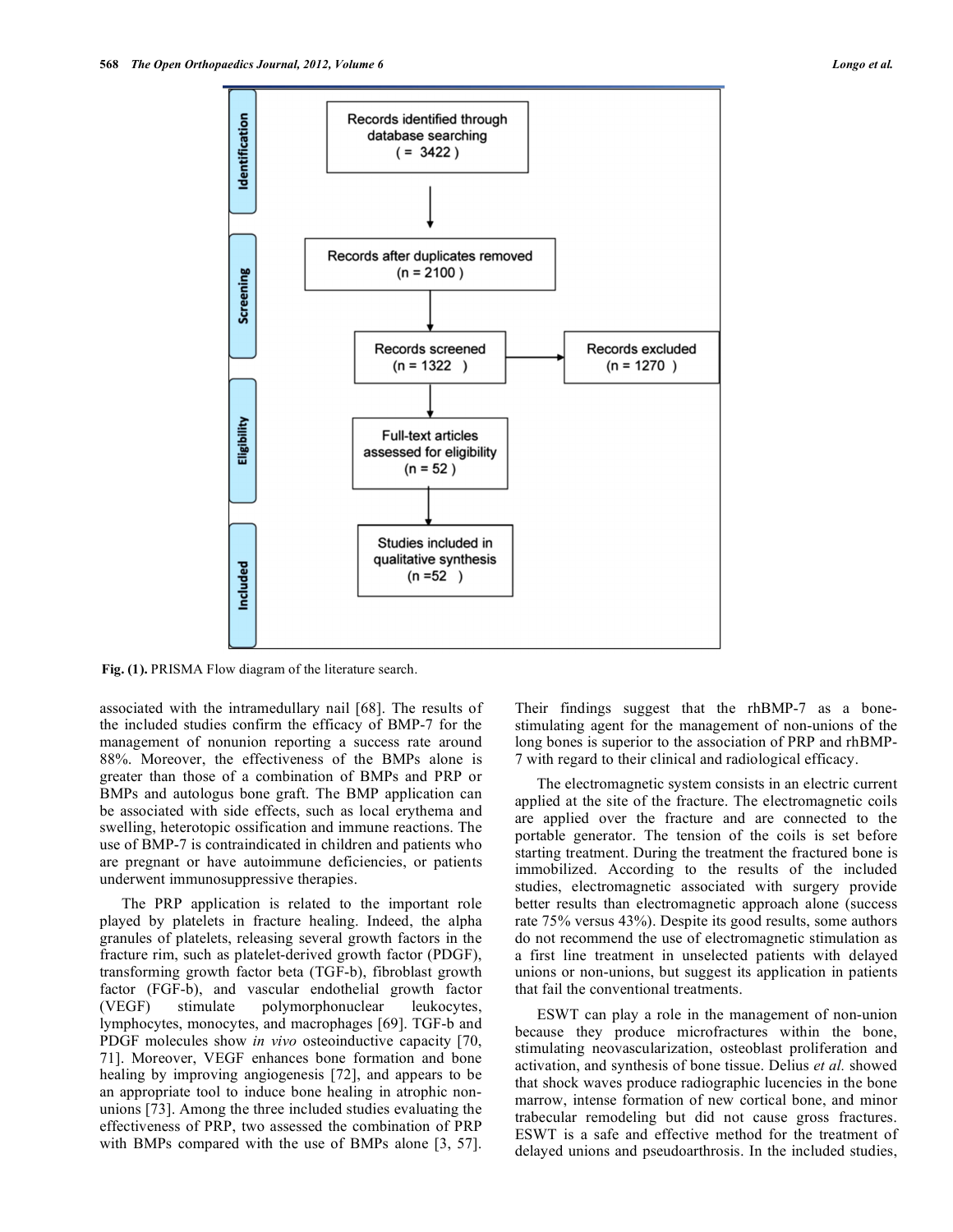the rate of success for the management of pseudoarthrosis was around 77%. This approach should be taken into account in every case of bone union disturbances as, under favourable conditions, it may help to avoid surgery. Surgery should be performed whenever there is excessive displacement, high instability of bony fragments, and in the presence of bone defects.

 Low intensity pulsed ultrasound (LIPUS) is a type of mechanical energy transmitted transcutaneously by highfrequency acoustic pressure waves. The intensity of LIPUS is within the range of ultrasound intensities used for diagnostic purposes and is regarded as non-thermal and nondestructie. Bone cells are sensitive to strains caused by physical loading. Mechanoreceptors convert biophysical stimuli into biochemical responses that modify gene expression and cellular adaptation. The micro-mechanical stress produced by LIPUS may provide a surrogate for the forces normally applied on bone by physical loading according to Wolffs' law. LIPUS increases prostaglandin E2 synthesis by the induction of cyclooxygenase-2 in osteoblastic cells *in vitro*. Randomized clinical trials showed acceleration of clinical fracture healing by LIPUS in fresh fractures and osteotomies. LIPUS also restores the disrupted fracture healing process in non-union cases. The exact mechanism by which LIPUS affects clinical bone healing is however still unknown. The positive effect of LIPUS on fracture healing may be caused by a stimulation of the different cellular processes involved in fracture repair and bone formation, such as angiogenesis, chondrogenesis, and intramembranous and endochondral ossification.

 Limitations of the present systematic review are mainly related to the scanty quality of the studies available in the literature. Moreover, as the data from the available studies were often poorly reported, it was not possible to perform a comprehensive pooling of data.

 Although the therapies previously described for the management of patients with delayed and non-unions seems to be effective, the limitations of the included studies, especially the extensive clinical heterogeneity, make not possible to provide clear recommendations regarding the application of these approaches. The problems remain the need to better understand the most effective treatment options, subject to surgical stabilization as a first step. Clearly, studies of higher levels of evidence, including large randomised trials, should be conducted to help answer these questions. Future trials should use validated functional and clinical outcomes, adequate methodology, and be sufficiently powered.

### **CONFLICT OF INTEREST**

 The authors confirm that this article content has no conflict of interest.

# **ACKNOWLEDGEMENTS**

Declared none.

### **REFERENCE**

[1] Gerstenfeld LC, Cullinane DM, Barnes GL, Graves DT, Einhorn TA. Fracture healing as a post-natal developmental process: molecular, spatial, and temporal aspects of its regulation. J Cell Biochem 2003; 88: 873-84.

- [2] Hernigou P, Beaujean F. Pseudarthrosis treated by percutaneous autologous bone marrow graft. Rev Chir Orthop Reparatrice Appar Mot 1997; 83: 495-504.
- [3] Calori GM, Phillips M, Jeetle S, Tagliabue L, Giannoudis PV. Classification of non-union: need for a new scoring system? Injury 2008; 39 (Suppl 2): S59-63.
- [4] Motsitsi NS. Management of infected nonunion of long bones: the last decade (1996-2006). Injury 2008; 39: 155-60.
- [5] Müller ME. Treatment of nonunions by compression. Clin Orthop Relat Res 1965; 43: 83-92.
- [6] Muller ME, Thomas RJ. Treatment of non-union in fractures of long bones. Clin Orthop Relat Res 1979: (138): 141-53.
- [7] Rosen H. Compression treatment of long bone pseudarthroses. Clin Orthop Relat Res 1979; (138): 154-66.
- [8] Weber BG, Brunner C. The treatment of nonunions without electrical stimulation. Clin Orthop Relat Res 1981; 161: 24-32.
- [9] Babhulkar S, Pande K. Nonunion of the diaphysis of long bones. Clin Orthop Relat Res 2005; 431: 50-6.
- [10] Dimitriou R, Dahabreh Z, Katsoulis E, Matthews SJ, Branfoot T, Giannoudis PV. Application of recombinant BMP-7 on persistent upper and lower limb non-unions. Injury 2005; 36 (Suppl 4): S51-9.
- [11] Giannoudis PV, Tzioupis C. Clinical applications of BMP-7: the UK perspective. Injury 2005; 36 (Suppl 3): S47-50.
- [12] Friedlaender GE, Perry CR, Cole JD, *et al*. Osteogenic protein-1 (bone morphogenetic protein-7) in the treatment of tibial nonunions. J Bone Joint Surg Am 2001; 83-A (Suppl 1): S151-8.
- [13] Jones AL, Bucholz RW, Bosse MJ, *et al*. Recombinant human BMP-2 and allograft compared with autogenous bone graft for reconstruction of diaphyseal tibial fractures with cortical defects. A randomized, controlled trial. J Bone Joint Surg Am 2006; 88: 1431-41.
- [14] Verbruggen JP, Stapert JW. Failure of reamed nailing in humeral nonunion: an analysis of 26 patients. Injury 2005; 36: 430-8.
- [15] Wu CC, Chen WJ. A revised protocol for more clearly classifying a nonunion. J Orthop Surg 2000; 8: 45-52.
- [16] Westerhuis RJ, van Bezooijen RL, Kloen P. Use of bone morphogenetic proteins in traumatology. Injury 2005; 36: 1405-12.
- [17] Liberati A, Altman DG, Tetzlaff J, *et al*. The PRISMA statement for reporting systematic reviews and meta-analyses of studies that evaluate healthcare interventions: explanation and elaboration. BMJ 2009; 339: b2700.
- [18] Moher D, Liberati A, Tetzlaff J, Altman DG, Group P. Preferred reporting items for systematic reviews and meta-analyses: the PRISMA statement. BMJ 2009; 339: b2535.
- [19] De Mozzi P, Longo UG, Galanti G, Maffulli N. Bicuspid aortic valve: a literature review and its impact on sport activity. Br Med Bull 2008; 85: 63-85.
- [20] Khanna A, Friel M, Gougoulias N, Longo UG, Maffulli N. Prevention of adhesions in surgery of the flexor tendons of the hand: what is the evidence? Br Med Bull 2009; 90: 85-109.
- [21] Khanna A, Gougoulias N, Longo UG, Maffulli N. Minimally invasive total knee arthroplasty: a systematic review. Orthop Clin North Am 2009; 40: 479-89, viii.
- [22] Lippi G, Longo UG, Maffulli N. Genetics and sports. Br Med Bull 2010; 93: 27-47.
- [23] Longo UG, Denaro L, Campi S, Maffulli N, Denaro V. Upper cervical spine injuries: indications and limits of the conservative management in Halo vest. A systematic review of efficacy and safety. Injury 2010; 41: 1127-35.
- [24] Longo UG, Franceschetti E, Maffulli N, Denaro V. Hip arthroscopy: state of the art. Br Med Bull 2010; 96: 131-57.
- [25] Longo UG, Franceschi F, Loppini M, Maffulli N, Denaro V. Rating systems for evaluation of the elbow. Br Med Bull 2008; 87: 131-61.
- [26] Longo UG, King JB, Denaro V, Maffulli N. Double-bundle arthroscopic reconstruction of the anterior cruciate ligament: does the evidence add up? Journal Bone Joint Surg Br 2008; 90: 995-9.
- [27] Longo UG, Loppini M, Denaro L, Maffulli N, Denaro V. Rating scales for low back pain. Br Med Bull 2010; 94: 81-144.
- [28] Longo UG, Oliva F, Denaro V, Maffulli N. Oxygen species and overuse tendinopathy in athletes. Disabil Rehabil 2008; 30: 1563-71.
- [29] Longo UG, Ronga M, Maffulli N. Acute ruptures of the achilles tendon. Sports Med Arth Rev 2009; 17: 127-38.
- [30] Longo UG, Ronga M, Maffulli N. Achilles tendinopathy. Sports Med Arth Rev 2009; 17: 112-26.
- [31] Maffulli N, Longo UG, Denaro V. Novel approaches for the management of tendinopathy. J Bone Joint Surg 2010; 92: 2604-13.